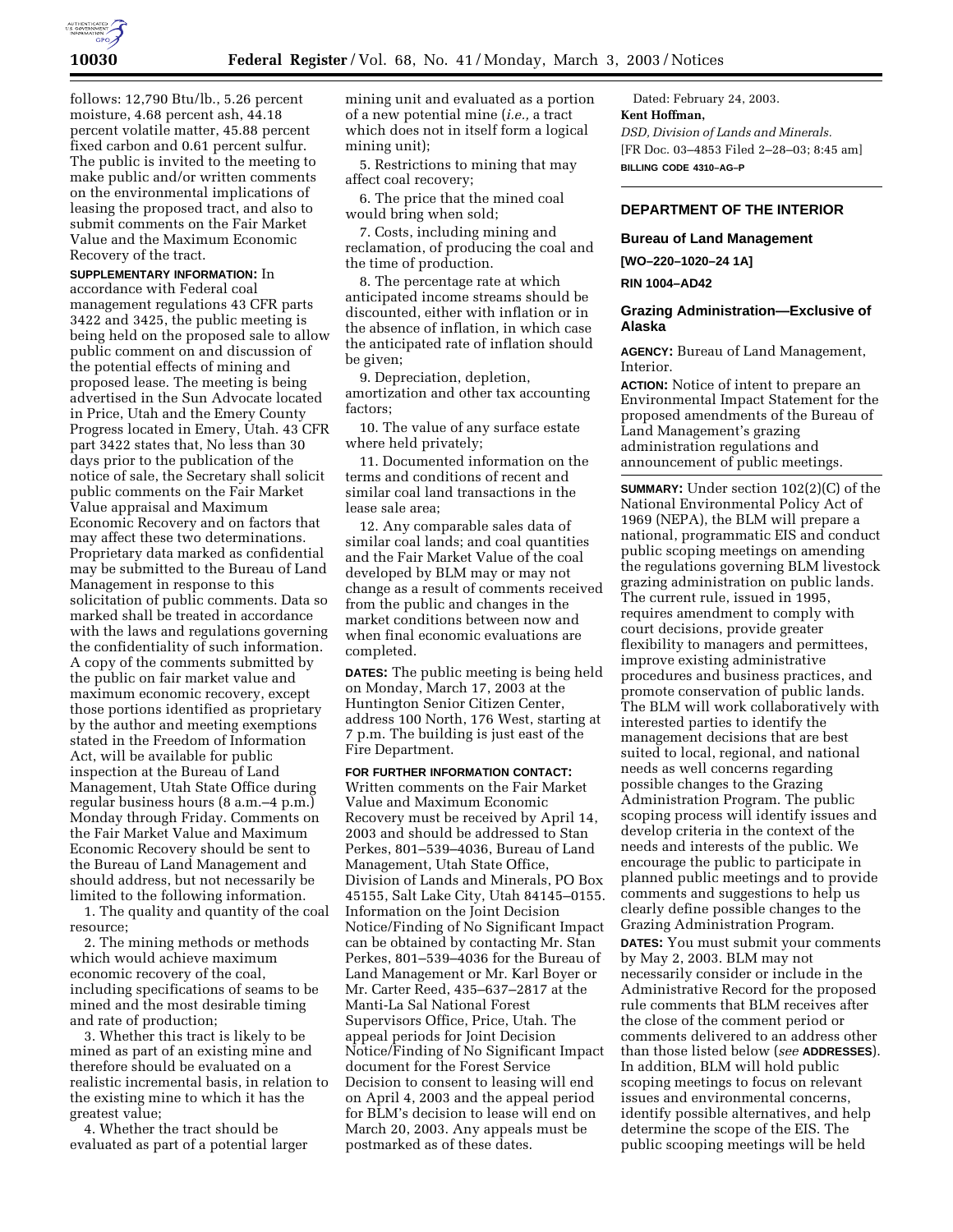on the following dates at the specified locations and times:

| Location                | Date and time            | Address of meeting                                                                                                                   | Contact person               |
|-------------------------|--------------------------|--------------------------------------------------------------------------------------------------------------------------------------|------------------------------|
|                         | March 18, 2003, 6-10 p.m | Holiday Inn Grand, Montana, 550<br>Midland Road, Billings, MT<br>59101.                                                              | Mary Apple, 406-896-5258.    |
|                         | March 20, 2003, 6-10 p.m | Reno Sparks Convention Center,<br>4590 S. Virginia St., Reno, NV<br>89502.                                                           | JoLynn Worley, 775-861-6515. |
| Albuquerque, New Mexico | March 25, 2003, 6-10 p.m | Hilton of Albuquerque, 1901 Uni-<br>versity Blvd., NE., Albuquerque,<br>NM 87102.                                                    | Kitty Mulkey, 505-438-7511.  |
|                         | March 27, 2003, 1–5 p.m  | Courtyard By Marriott, (General   Tom Gorey, 202-452-5137.<br>Scott Room) 1600 Rhode Is-<br>land Ave., NW., Washington,<br>DC 20036. |                              |

**ADDRESSES:** Mail: Director (630), Bureau of Land Management, Eastern States Office, 7450 Boston Boulevard, Springfield, Virginia 22153, Attention: RIN 1004–AD42.

*Personal or messenger delivery:* 1620 L Street, NW., Room 401, Washington, DC 20036. *Direct internet response: http://www.blm.gov/nhp/news/ regulatory/index.html* or go to BLM's external homepage at *http:// www.blm.gov/nhp/index.htm* and click on the link.

You may also comment via email at the following address: *WOComment@blm.gov.* We intend this address for use by those who want to keep their electronic comments confidential. Please submit email comments as an ASCII file, avoiding the use of special characters and any form of encryption. Please also include ''Attn: AD42'' and your name and return address in your email message. You may examine documents pertinent to this proposal at the L Street address. Comments, including names and street addresses of respondents, will be available for public review on the Internet address above and may be published as part of the EIS. Individual respondents may request confidentiality. If you wish to withhold your name or street address from public review or from disclosure under the Freedom of Information Act, you must state this prominently at the beginning of your written comment. Such requests will be honored to the extent allowed by law. All submissions from organizations and businesses, and from individuals identifying themselves as representatives or officials of organizations or businesses, will be available for public inspection in their entirety.

**FOR FURTHER INFORMATION CONTACT:** For further information relating to the grazing program or the substance of the

regulations to be proposed, contact Kenneth Visser at (202) 452–77434. For information relating to the rulemaking process, contact Cynthia Ellis at (202) 452–5012. Persons who use a telecommunications device for the deaf (TDD) may call the Federal Information Relay Service (FIRS) at 1–800–877– 8330, 24 hours a day, seven days a week, to contact the above individuals. **SUPPLEMENTARY INFORMATION:** In this issue of the **Federal Register**, BLM is also publishing an advance notice of proposed rulemaking on the changes we are considering making to the regulations governing BLM's Grazing Administration Program. BLM is committed to making the changes to reflect the Secretary's ''4C's'' philosophy of ''consultation, cooperation, and communication all in the service of conservation.'' Since the first set of grazing regulations was issued after passage of the Taylor Grazing Act of 1934 as amended (43 U.S.C. 315, 315a–315r), the regulations have been periodically modified, revised and updated. The last major revision effort culminated when BLM published and implemented comprehensive changes to the grazing regulations in 1995.

The changes BLM is considering would encourage partnerships in public land stewardship and establish new options for BLM and rangeland users in the administration and management of public lands. Our goals are to:

(1) Enhance community-based conservation and citizen-centered stewardship;

(2) Improve BLM business practices; and

(3) Provide greater flexibility for the manager and the permittee.

### **Description of Information Requested**

BLM is committed to carrying out the Secretary's objectives and the Rangeland Management Program established by the Federal Land Policy Management Act of 1976 (43 CFR 1740), the Public Rangelands Improvement Act of 1978 (43 U.S.C. 1901–1908), and the Taylor Grazing Act of 1934 as amended (43 U.S.C. 315, 315a–315r). We specifically request comments on the topics we are considering for the proposed rule, as they relate to the EIS. These topics include, but are not limited to, the following (the listing is identical to that which appears in the advance notice of proposed rulemaking):

A. Definitions.

We are considering revising or creating definitions of the following terms: Active use; Authorized use; Base property; Grazing lease; Grazing permit; Grazing preference or Preference; Livestock kind or kind of livestock; Monitoring; Reserve common allotment.

B. We are considering changing regulations to clarify current requirements and to allow better rangeland management and permit administration. Changes we are considering include:

• Clarifying the permit renewal performance review requirements when grazing permits are pledged as security for loans.

• Clarifying who is qualified for public lands grazing use and who will receive preference for a grazing permit or lease.

• Clarifying the provisions addressing grazing preference transfers.

• Reinstating an earlier provision that BLM and the permit holder may share title to certain range improvements if the improvement was constructed under a Cooperative Range Improvement Agreement.

• Clarifying that BLM will follow state law with respect to the acquisition of water rights.

• Examining whether BLM should authorize temporarily locked gates on public lands in order to protect private land and improve livestock operations.